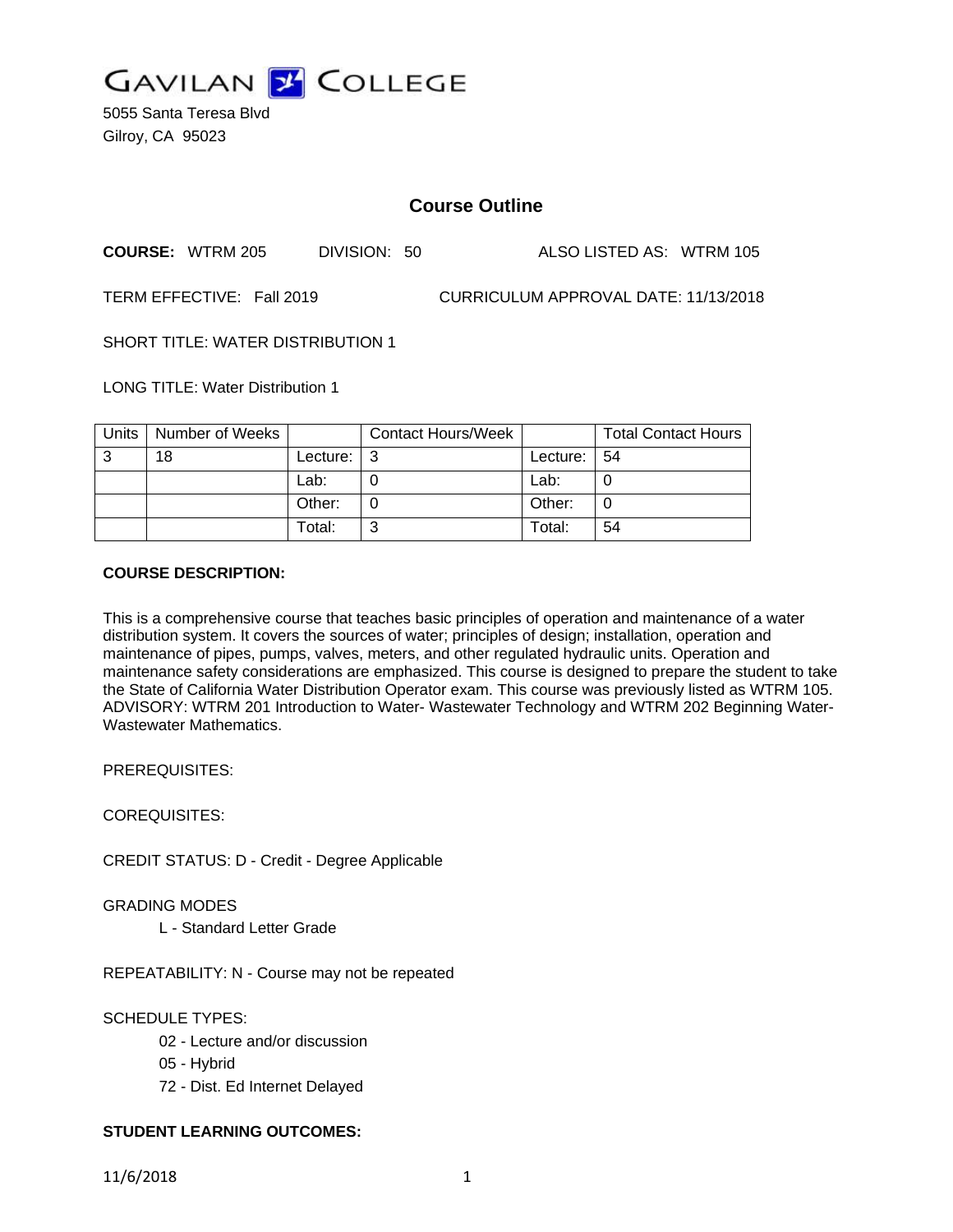1. Identify the fundamentals of water distribution systems from sources of supply to system layout, including hydraulic characteristics.

Measure of assessment: Exam, Homework

Year assessed, or planned year of assessment: 2018

Semester: Fall

2. Solve basic mathematical calculations and conversions such as volume, water flow, pressure, and chemical dosage.

Measure of assessment: Take-home graded assignments, Exams

Year assessed, or planned year of assessment: 2018

3. This section does not contain any data.

Demonstrate the ability to meet the written test standards for the State of California Water Distribution Operator exam.

Measure of assessment: Quizzes, Exams, Worksheets

Year assessed, or planned year of assessment: 2018

#### **CONTENT, STUDENT PERFORMANCE OBJECTIVES, OUT-OF-CLASS ASSIGNMENTS**

Curriculum Approval Date: 11/13/2018

3 Hours

Content: Distribution System Operations and Maintenance

Student Performance Objectives: Outline an overview of the water distribution occupation. Identify the primary functions and responsibilities of water distribution operators.

3 Hours

Content: Distribution System and Design

Student Performance Objectives: Outline the specifics of a water distribution systems plan. Describe proper waterworks technology. Diagram a typical water distribution system layout. Identify the sources of water available and their uses.

3 Hours

Content: Water Main Pipe

Student Performance Objectives: Describe and compare different pipe characteristics. Compare types of pipes used and corresponding water quality issues.

3 Hours

Content: Distribution System Valves

Student Performance Objectives: Describe and compare different types of valves in a water distribution system environment. Evaluate the impact of various water valves used in a distribution system.

3 Hours

Content: Water Main Installation

Student Performance Objectives: Outline the challenges and procedures for installing water main pipe. 3 Hours

Content: Backfilling and Main Testing

Student Performance Objectives: Outline the critical aspects involved with installing a water main.

3 Hours

Content: Water Storage

Student Performance Objectives: Outline the different types of tanks and reservoirs used in a water distribution system. Describe the various types of storage facilities and operational use of each.

3 Hours

Content: Water Services, Meters, and Hydrants. Midterm.

Student Performance Objectives: Describe water services and other elements used in a water distribution system.

3 Hours

Content: Distribution Math - Conversions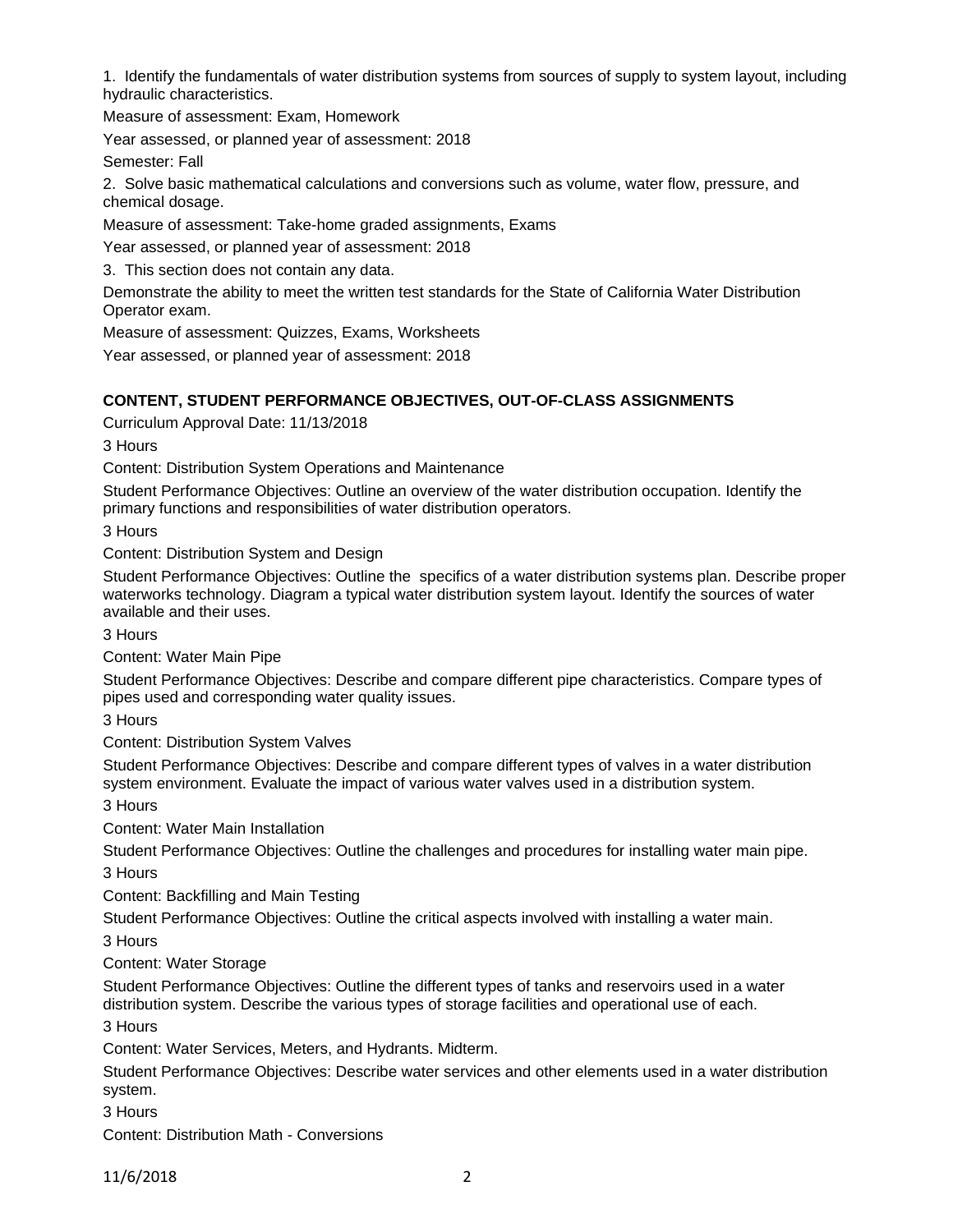Student Performance Objectives: Demonstrate the ability to calculate and convert various water measurements.

3 Hours

Content: Distribution Math - Area and Volume

Student Performance Objectives: Calculate areas and volumes commonly found in water industry environments.

3 Hours

Content: Distribution Math - Pressures and Flows

Student Performance Objectives: Calculate pressure and flow, as used in a water distribution system.

3 Hours

Content: Distribution Math - Introduction to Dosage, Temperature

Student Performance Objectives: Describe and demonstrate chlorine dosage and temperature calculations. 3 Hours

Content: Distribution System Hydraulics

Student Performance Objectives: Outline the key simple hydraulic principles used in a distribution system design.

3 Hours

Content: Traffic Control

Student Performance Objectives: Outline traffic control requirements and associated safety issues.

3 Hours

Content: Cross Connection, Security, Emergency Preparedness and Response

Student Performance Objectives: Describe operational problems involved with running a water distribution system.

3 Hours

Content: Public Relations, Administration, Customer Service

Student Performance Objectives: Prepare an overview of administrative issues related to operating a water distribution system.

2 Hours

## **METHODS OF INSTRUCTION:**

Lectures and discussions, Visual Aids, Demonstrations, Facilities Tours (as available), In class work sheets **OUT OF CLASS ASSIGNMENTS:**

Required Outside Hours: 54

Assignment Description: Read related textbook chapters and handouts. Study for exams.

Required Outside Hours: 54

Assignment Description: Homework/Problem Solving:Take home design assignment. Math homework problems.

## **METHODS OF EVALUATION:**

Writing assignments Percent of total grade: 10.00 % Percent range of total grade: 10% to 20% Written Homework: Worksheets, Other: Design project Problem-solving assignments Percent of total grade: 30.00 % Percent range of total grade: 30% to 50% Homework Problems, Quizzes Skill demonstrations Percent of total grade: 10.00 % Percent range of total grade: 0% to 20% Demonstration Exams Objective examinations

11/6/2018 3